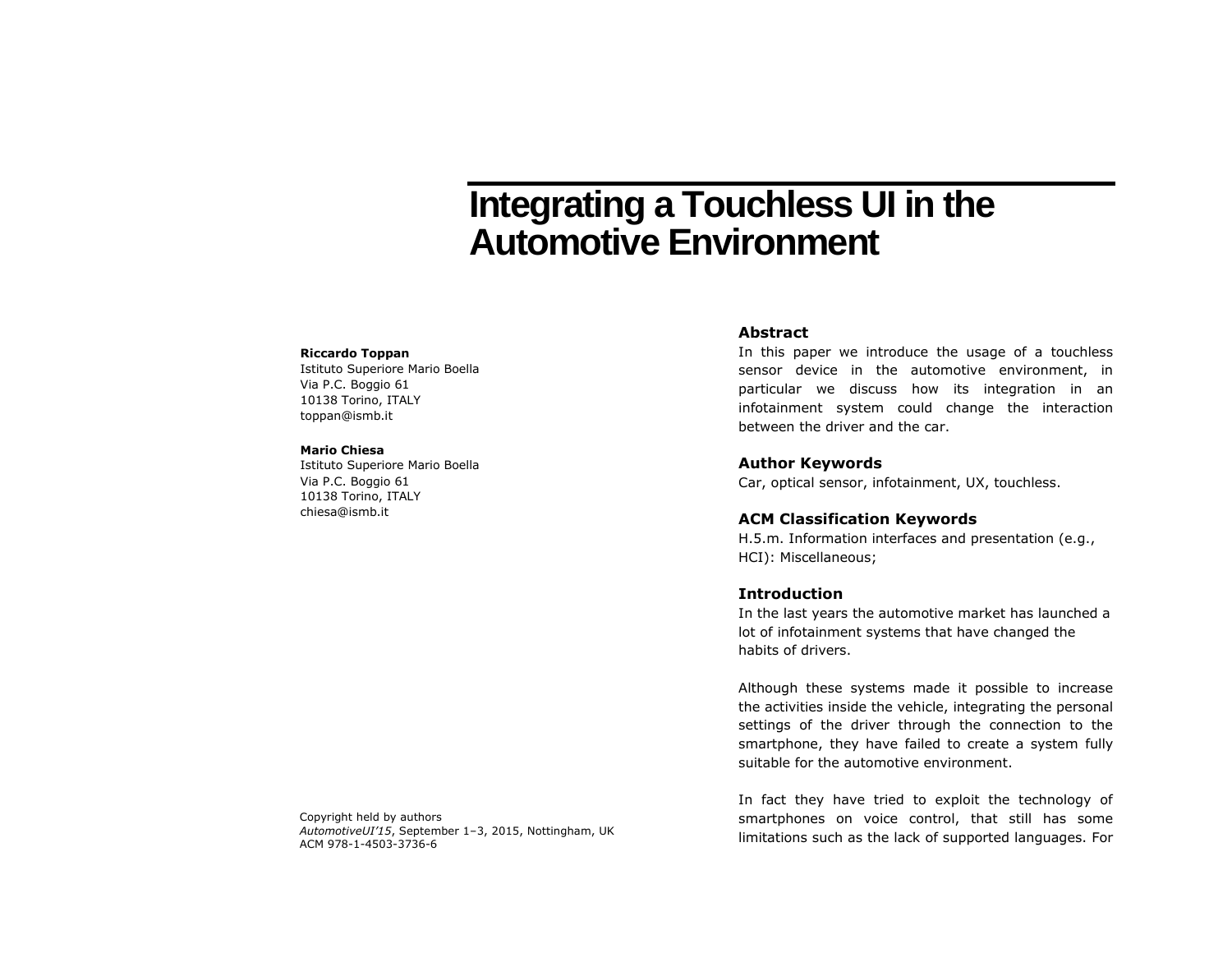

example at the moment on Android systems the accepted languages are only English, French, German, Italian, Japanese, Korean, Russian, Spanish and Brazilian [1], but not for all these languages are supported all commands. Moreover, the systems are not able to recognize the origin of the voice, creating errors in situations like a crowded car, where every passenger can control the system.

Figure 1 Testing the sensor's detection of the gestures

Instead the usage of physical buttons or touch screen requires the driver's attention, so the user must stop looking at the road, even for a short time, reducing his safety [2]. For this reason we studied alternative methods for using these infotainment systems.

After some initial tests we chose to experiment with the optical sensors to create a touchless control (Figure 1). Past studies showed that the number of eye glances at the screen is lower with a gesture control compared with the touch controls and the physical buttons [3].

# **The sensor**

The sensor that we chose is the Leap Motion, that works through an infrared camera and two red leds (Figure 2).



Figure 2 Leap Motion

The infrared camera detects better the image than a regular camera because it reduces the environment lights, that generate noise in the information.

The sensor can detect the hands and recognizes each finger and every bones of the hand through an elaboration of the images. It is also able to detect the forearm with the data of the position and the rotation of the palm. The Leap Motion works on several

platforms and with many libraries, so it could be used for different applications.

To interact with the infotainment systems that are in the market is necessary to use the iOS or Android libraries, because the main infotainment systems are developed for iOS, like the CarPlay, or for Android.

At the moment the Android SDK is available only in private alpha version, as it is not yet ready to be shared with the broader developer community. We tested this version and it is quite unstable. But the potential of this library is very huge, because it can integrate the sensor inside the mobile devices environment and also in the most of the infotainment systems.

Waiting the official version of the Android SDK, we developed a demonstrator in JavaScript that simulates the standard operations of an infotainment system.

## **The test sessions**

To interact with a generic infotainment system, we defined several gestures that correspond to specific commands.

There are four main gestures and they are used to navigate inside the menus:

- Swipe left
- Swipe right
- **Key tap**
- Anticlockwise circle

The swipe is a fast movement of the hand towards a specific direction. In our project the swipe left and the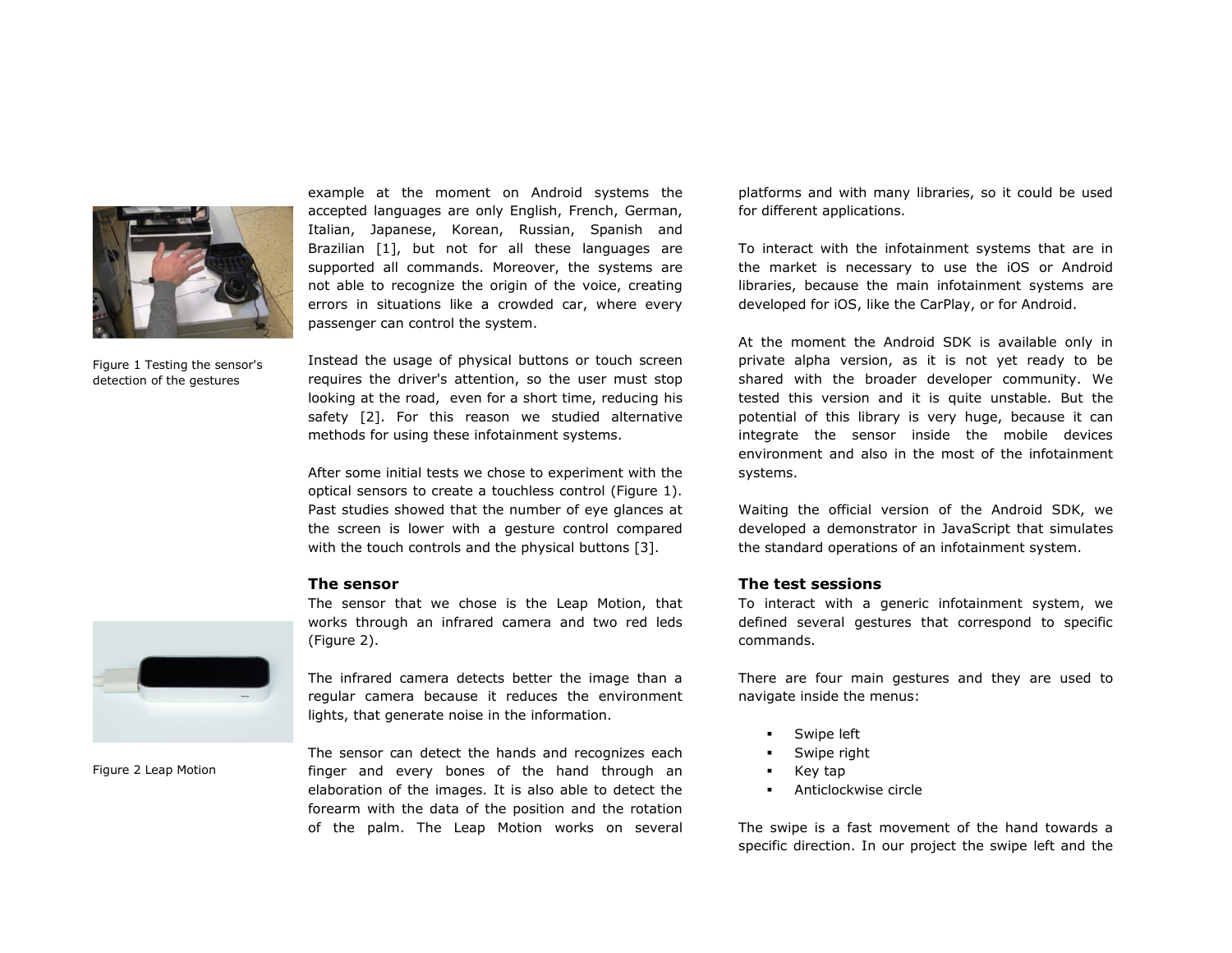swipe right are used to move the selection to the left or to the right within the menu.



Figure 3 Screenshot of the air writing in the navigator



Figure 4 Mouse 3D that we integrated in the system

The key tap gesture instead is recognized when the tip of a finger rotates down toward the palm and then returns back to approximately the original position, as if tapping. This movement determines the confirmation of a selection.

The anticlockwise circle is a anticlockwise rotation with the open hand and it is used to come back to the previous page.

We experimented also specific gestures that control some specific settings.

If the driver closes his hand at the left of the sensor can change the value of the temperature of the driver's spot with a hand movement up or down. The same gesture made at the right of the sensor changes the temperature of the passenger's spot.

With a clockwise rotation of one finger it is possible to increase the volume of the car stereo, and to decrease it with an anticlockwise rotation.

In some specific pages there are also other gestures. In the contacts page the rotation of two fingers changes the letter of the index.

Moreover in the maps page it's possible to write the destination through a specific gesture called "air writing" (Figure 3). It is a movement of the index finger along the X axis and Y axis. The driver can write the letters using his finger like a pen on an invisible whiteboard positioned in front of him.

To improve the air writing we added a sound feedback that notified when the finger is detected on the invisible whiteboard and, then, when it is possible to start to write.

The audio feedback is implemented in every part of the system, with proper sounds for swipes, confirmation and back actions. A female voice reads the menu item currently selected by the user, so that the usage of the infotainment system does not need the driver's look. Moreover the system gives an audio feedback when the hand goes inside or outside the detection field of the sensor [4].

The last feature that we added was the possibility of the driver to go directly on a specific part of the system, that could be the most used pages. We created three shortcuts, programming the sensor to detect when specific fingers are extended for more than three seconds.

At last we decided to add another control device to improve the user experience. In fact the most important issue of the touchless control is the detection of the unwanted gesture if the driver moves his hand accidentally over the sensor. To avoid this situation we added a knob between the seats.

In our tests the knob is a common 3D mouse (Figure 4) and can be used for navigating the system like a joystick or to use its buttons to pause the music or come back to the home, but there is another feature that is the real purpose of this device in our set. The knob can be used like a button whose pressure enables and disables the sensor. Moreover even the sensor can turn off itself if it does not detect any hand for a while.